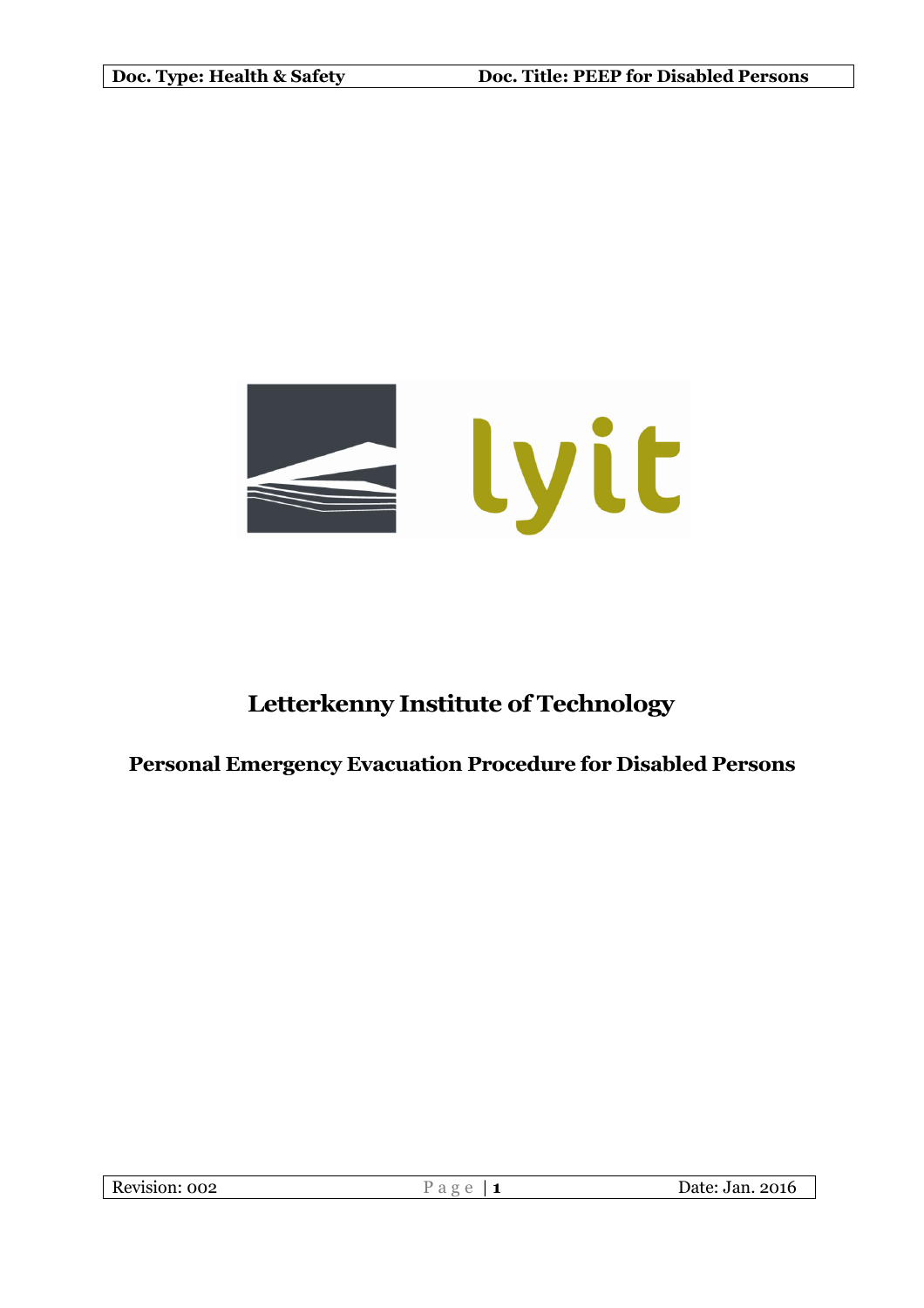# **Document Location**

The document will be made available via the College Intranet to all staff and students.

# **History**

| <b>Revision</b> Revision<br>Number Date | <b>Summary of Changes</b>                                         | Changes<br>marked |
|-----------------------------------------|-------------------------------------------------------------------|-------------------|
| 001                                     | 9/Nov/2015 Initial implementation of procedure                    |                   |
| 002                                     | $25/Jan/2016$ Include new Powered Evac- Chair in Killybegs Campus |                   |
|                                         |                                                                   |                   |
|                                         |                                                                   |                   |

# **Approvals**

This document was approved by:

| <b>Title</b>              | Date                           |
|---------------------------|--------------------------------|
| Health & Safety Committee | 9 <sup>th</sup> November 2015  |
| <b>Executive Board</b>    | 1st February 2016              |
| Governing Body            | 18 <sup>th</sup> February 2016 |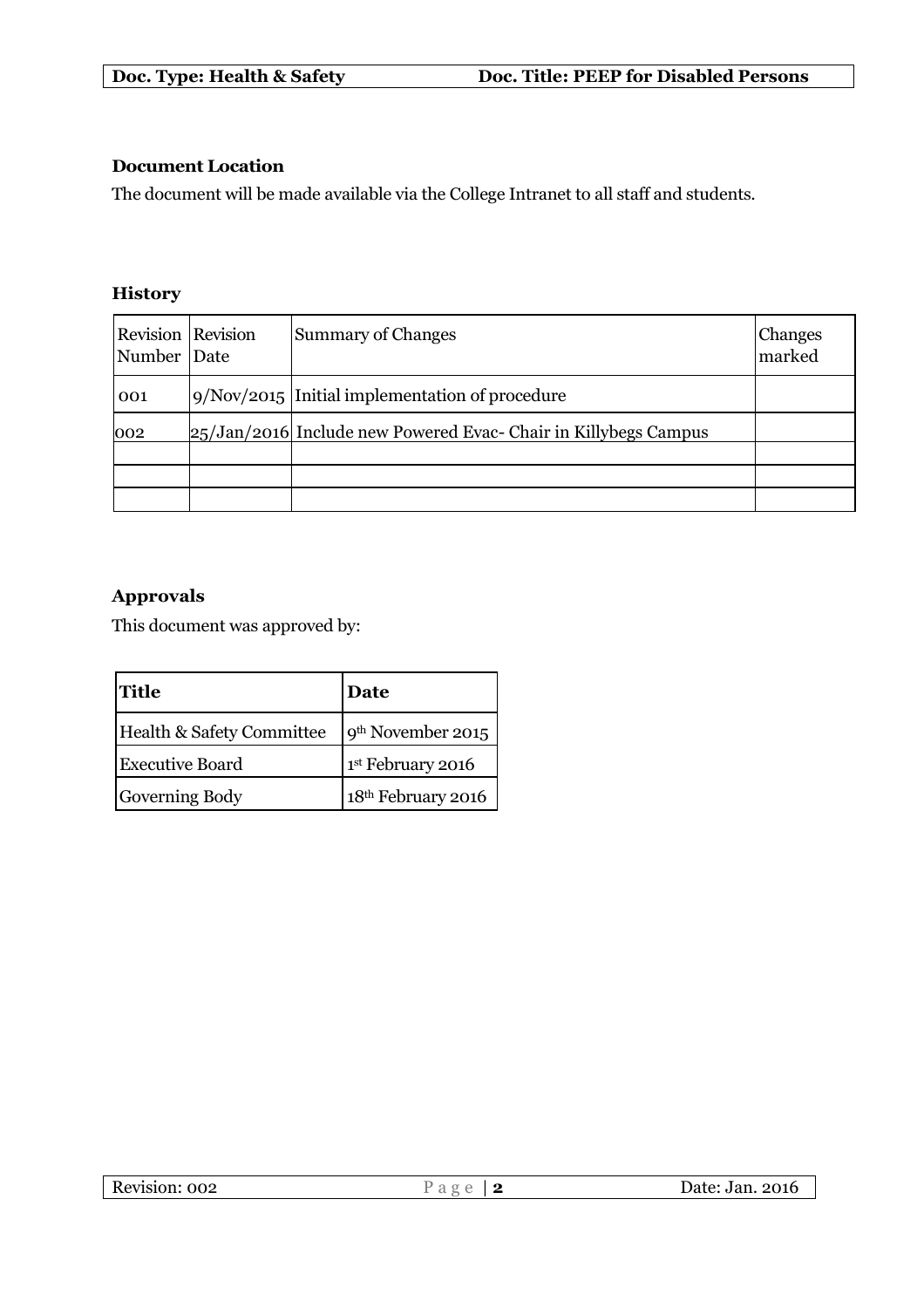# **Aim**

The aim of this procedure is to provide people who cannot escape from a building unaided during an emergency with the necessary means and information to be able to manage their evacuation from the building. This procedure also aims to give the Schools or Functional areas the necessary information to ensure that the correct level of assistance is available for their students, staff and visitors.

# **Responsibilities**

#### **President**

The President is responsible for ensuring this (Personal Emergency Evacuation) Procedure ((PEEP) for disabled persons) is implemented and communicated throughout LYIT.

# **Head of School or Function**

The Head of School or Function (HOS/HOF) is responsible for ensuring disabled persons in their School of Functional Area are made aware of this procedure. The Head of School or Function is responsible for discussing with a disabled staff member to identify whether they require any assistance in the event of an emergency evacuation. This is achieved by HOS/HOF and staff member completing a PEEP questionnaire, see appendix 1. If the disabled person requires assistance during an emergency evacuation then a PEEP must be prepared by the HOS/HOF in conjunction with the disabled staff member from the information gathered in the questionnaire, see appendix 2.

Heads of School or Function must also make their students aware of the PEEP procedure and ensure that disabled students make contact with the Disability Officer.

#### **Disability Officer**

The Disability Officer will consult with the disabled students to identify whether they require any assistance in the event of an emergency evacuation. This is achieved by the Disability Officer and student completing PEEP questionnaire, see appendix 1. If the disabled student requires assistance during an emergency evacuation then a PEEP must be prepared by the Disability Officer in conjunction with the disabled student, see appendix 2. It may be necessary, with the student's agreement, to inform certain relevant members of staff. The Disability Officer is responsible for ensuring disabled students, their assistants and Access staff are made aware of their PEEP procedure. Disability officer will ensure Access staff and student assistants attend training and refresher training to fulfil the requirements of this procedure.

#### **Estates**

Estates are responsible for providing and maintaining evacuation routes and equipment to facilitate evacuation from all LYIT buildings safely e.g. fire alarm systems, emergency lighting, emergency evacuation lifts, evacuation chairs (manual or motorised), temporary refuge points, emergency call points, safe evacuation routes, emergency exits, escape route plans etc. Estates will arrange for training on emergency evacuation lifts for staff once installed in Institute buildings. Estates are responsible for providing assistance and guidance to Heads of School/Function and Disability Officer in the preparation of PEEPs for example evacuation routes (including horizontal evacuation), emergency exits, temporary refuge points, security contact information, call points, compartmentation, evacuation chair locations and evacuation lifts location and use etc.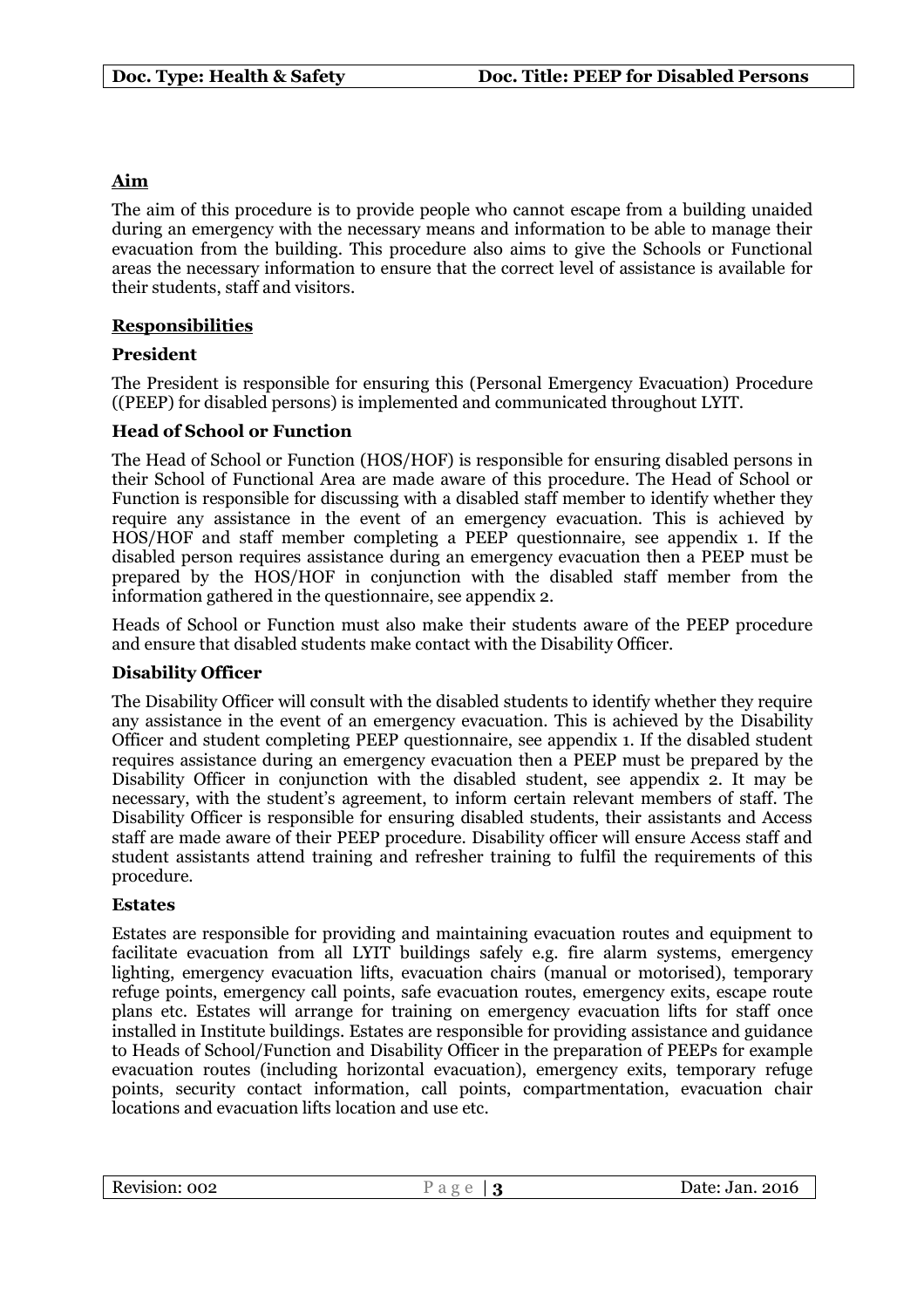#### **Human Resources**

Human resources will ensure that all staff are made aware of the LYIT PEEP procedure and ensure disabled staff members make contact with their HOS/HOF to complete a PEEP questionnaire, see appendix 1 and PEEP procedure, see appendix 2. Human resources will provide appropriate training to staff with responsibilities to ensure the requirements of the PEEP procedure are completed. Human resources will also provide assistance and guidance to HOS/HOF in preparing PEEP plans for staff.

# **Health & Safety**

Health and Safety will provide assistance and guidance in conjunction with Estates to HOS/HOF and the Disability Officer in completing PEEP for disabled staff and students. Health and Safety will also assist Human Resources with arranging training for staff. Health and safety in conjunction with Estates and Disability officer will develop and revise this PEEP procedure as required. This PEEP procedure will also be reviewed by the LYIT Health and Safety Committee and Executive Board for approval.

# **Fire Checkers**

Fire Checkers are required to communicate verbally if they discover any disabled persons in temporary refuge points in their area and report the location and refuge point number to the Chief Fire Marshals once outside. They will also check that the disabled person has an evacuation assistant(s) and PEEP to ensure they are able to evacuate the building. If it is a drill situation the Fire Checker will be informed by the Chief Fire Marshal and told to return to the temporary refuge point and inform the person it is a drill and they can remain in the refuge point and proceed back into the building once the drill is completed.

### **All Staff**

All staff are responsible for ensuring they are aware of LYIT evacuation procedures and this Personal Emergency Evacuation Procedure for disabled persons and assisting where required by attending training if requested or assisting fellow students or colleagues to fulfil the requirements of this procedure. Staff are also responsible during an emergency evacuation or a drill for notifying any visitors of LYIT evacuation procedures and arranging for safe evacuation of visitors with disability.

#### **Members of the Public**

Members of the public should present themselves to reception and receive information regarding LYIT emergency evacuation procedures. If members of the public require assistance in an emergency evacuation they should call 074-9186900.

#### **Events at LYIT**

Persons who organise and are responsible for any events at LYIT, be they Institute staff or external persons, should ensure that all persons including disabled persons attending the event are evacuated in an emergency. Event Organisers are to ensure their own Personal Emergency Evacuation Procedure is developed for all disabled persons attending their event.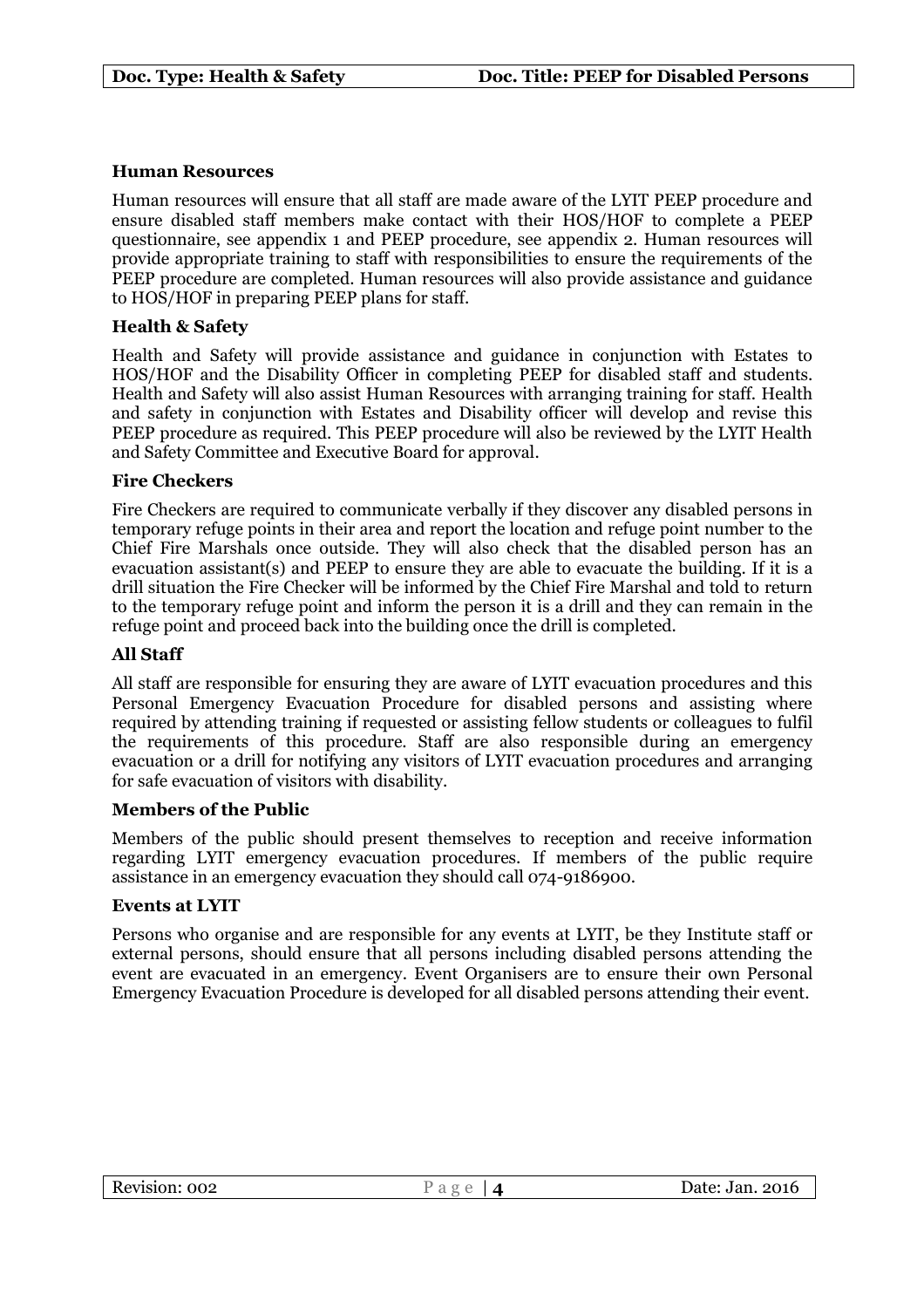# **Evacuation in an Emergency**

During emergency evacuation Security/Caretakers/Fire Checkers are to report to Chief Fire Marshal any calls received from refuge points from disabled persons or their assistants. During these calls Security/Caretakers/Fire Checkers should note the refuge point unique number, floor level and location details and if the persons have a PEEP procedure and assistants present and they are ready to evacuate.

If it is a drill Security/Caretakers/Fire Checkers will check with the Chief Fire Marshal and Security/Caretakers/Fire Checkers will inform the disabled person and assistant it is a drill and they can remain in the refuge point and proceed back into the building once the fire alarm is turned off and the drill is completed.

If it is not a drill i.e. emergency evacuation Security/Caretakers/Fire Checkers will notify the persons in the refuge area to follow their PEEP evacuation procedure immediately. Once the disabled person and assistant are outside they should report to Security/Caretakers/Fire Checker who will in turn report this to the Chief Fire Marshal.

# A) Mobility Impaired (Non-Wheelchair)

Persons with mobility impairments, who are able to walk independently, may be able to negotiate stairs in an emergency with minor assistance from colleagues or friends i.e. buddy system.

#### B) Mobility Impaired (Wheelchair)

# **When Fire Alarm Sounds follow evacuation plan (PEEP)**

#### **Step 1 - Evacuate or move to refuge point**

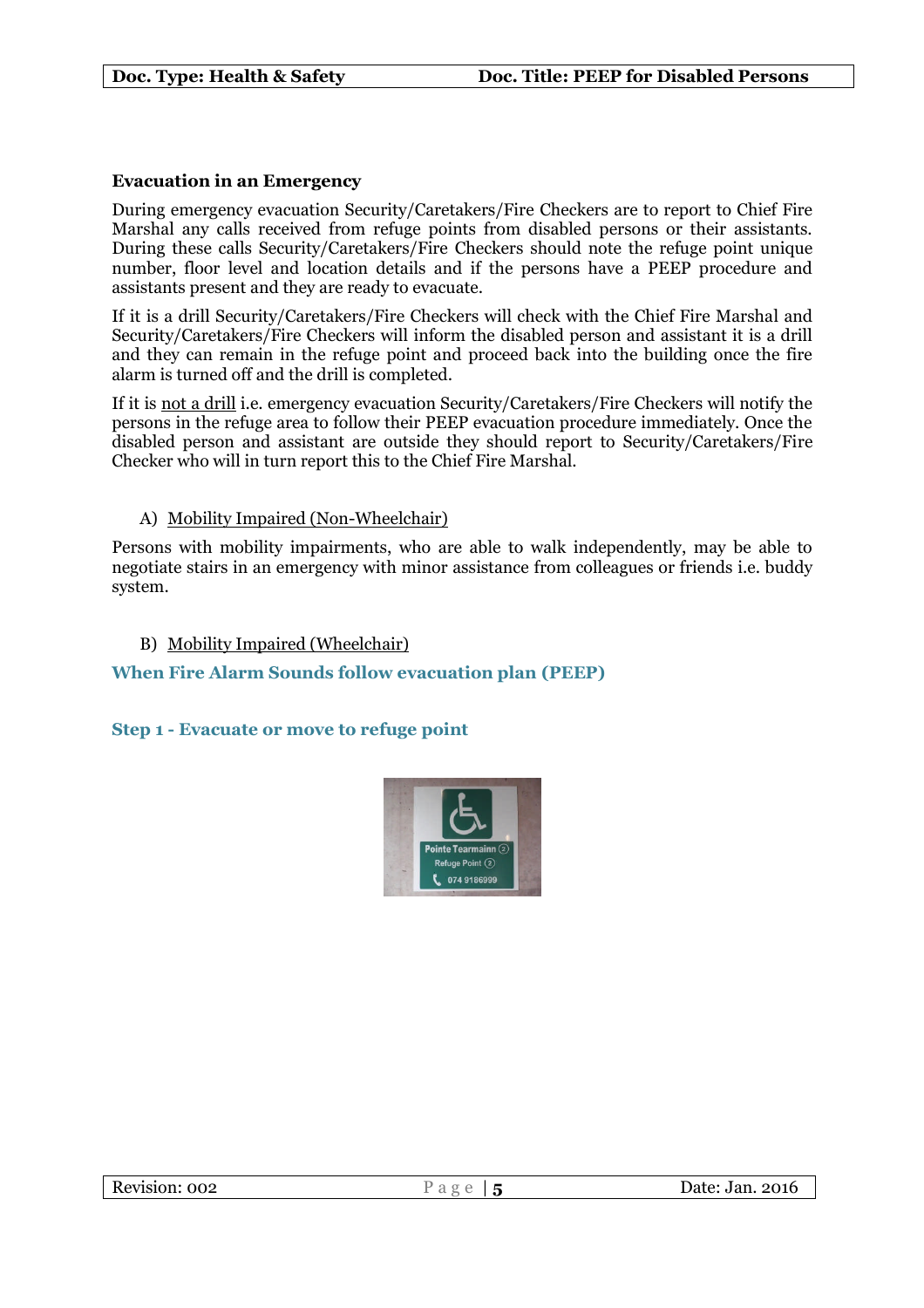# **Step 2 - Assess & prepare**



- By use of communications either A.) Emergency call point or B.) Security Emergency number 074-9186999 assess situation and respond accordingly
- First choice, stay where you are, ready to evacuate if needed
- Use Evacuation Lift in your building (where available)

# **Step 3 - Respond & move**



If threatened move horizontally to another refuge point if safe to do so

# **Step 4 - Evacuate**



- If still threatened evacuate vertically and out of the building
- **If threatened or uncertain at any point evacuate out of the building**

| Revision: 002 |                 |
|---------------|-----------------|
| -             | Date: Jan. 2016 |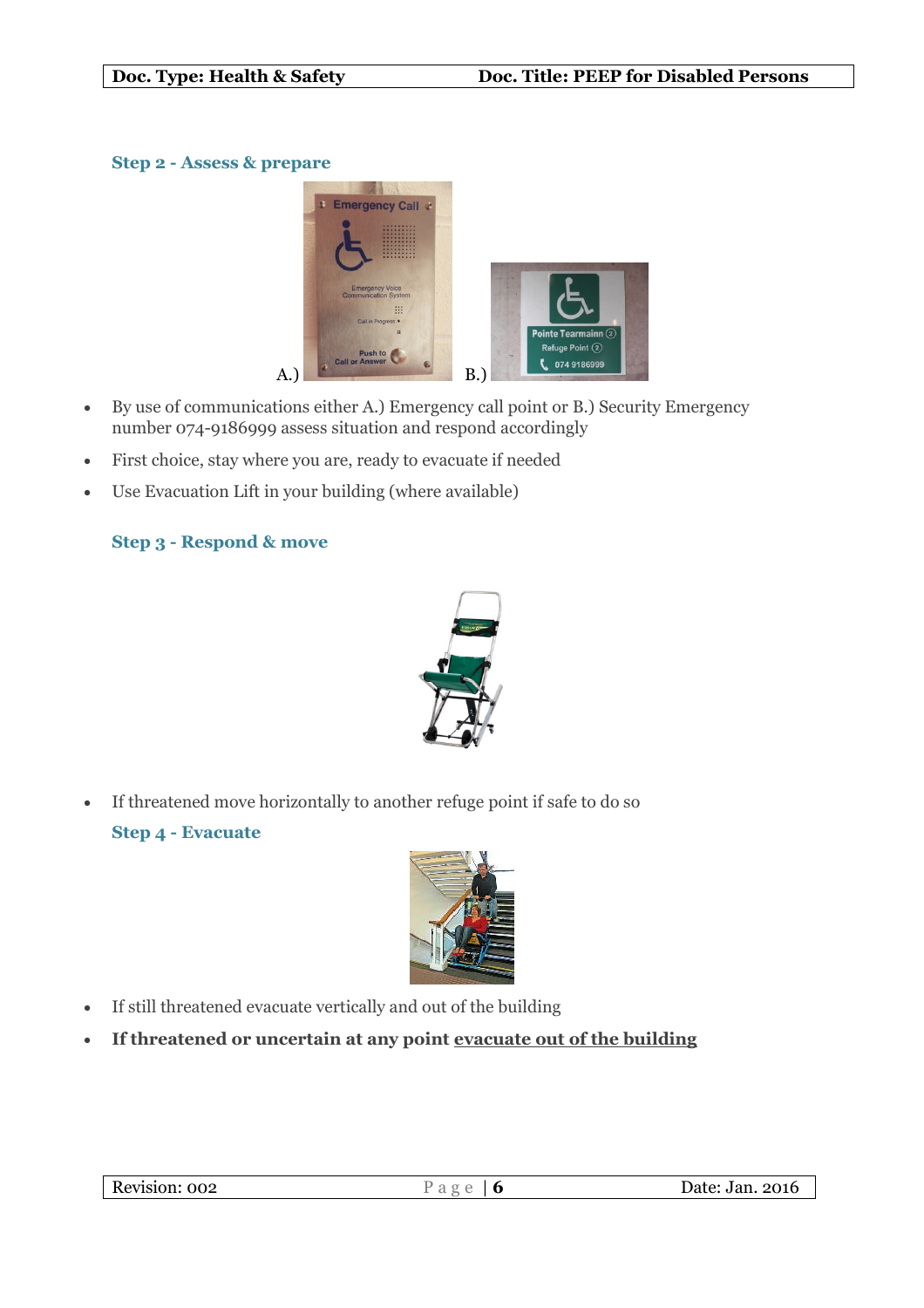# **Assisting Wheelchair Users Down Stairs**

Where disabled persons are located above the ground floor there are a number of considerations.

i) Refuge Points -

A temporary refuge is a designated temporary safe space where disabled people can wait for assistance. It is an area that is both separated from a fire by fire resisting construction and provides a safe route to final exit e.g. the head of a protected stairway - where there is sufficient space. The provision of a temporary refuge will permit a staged evacuation to be implemented. Temporary refuge areas are clearly signed, uniquely numbered and of sufficient size to accommodate both people using it as a refuge and any people passing through on their way out of the building.

ii) Lifts -

**At present Lifts on site cannot be used in an emergency**. LYIT has installed an "evacuation lifts" in the new CoLab building and proposes to retro fit to existing lifts where feasible on a phased basis over the coming years. Estates will inform staff and students once this change takes place and arrange for training of nominated staff on evacuation lifts. Any lift used for the evacuation of disabled people should be an "evacuation lift" and will be clearly labelled as such. Lifts other than designated emergency evacuation lifts should not be used in the event of an emergency evacuation.

iii) Safe Routes -

A Personal Emergency Evacuation Procedure (PEEP) should contain details of the evacuation route(s) the disabled person will be expected to use which are maintained at all times.

Wherever possible, Horizontal Evacuation routes should be sought out so that the evacuating person can move freely into an adjacent fire protected/compartmentalized accessible area. It is important that disabled persons and their assistants are aware of the range of routes available to them.

Wheelchair Platforms are available in various locations throughout the building to enable wheelchair users access where minor changes in floor level occur. Wheelchair platforms have back up battery supply and so can be used in emergency evacuation.

iv) Manual Evac-Chairs

While it is not possible to use evacuation lifts, Evac-Chairs can be used to assist disabled people downstairs. These chairs are provided for relevant persons and located in strategic areas e.g. close to refuge points. Please note these chairs may not be suitable for all wheelchair users as they may not be able to be transferred from their own wheelchair. If this is the case evacuation lifts or powered evacuation chairs will need to be used.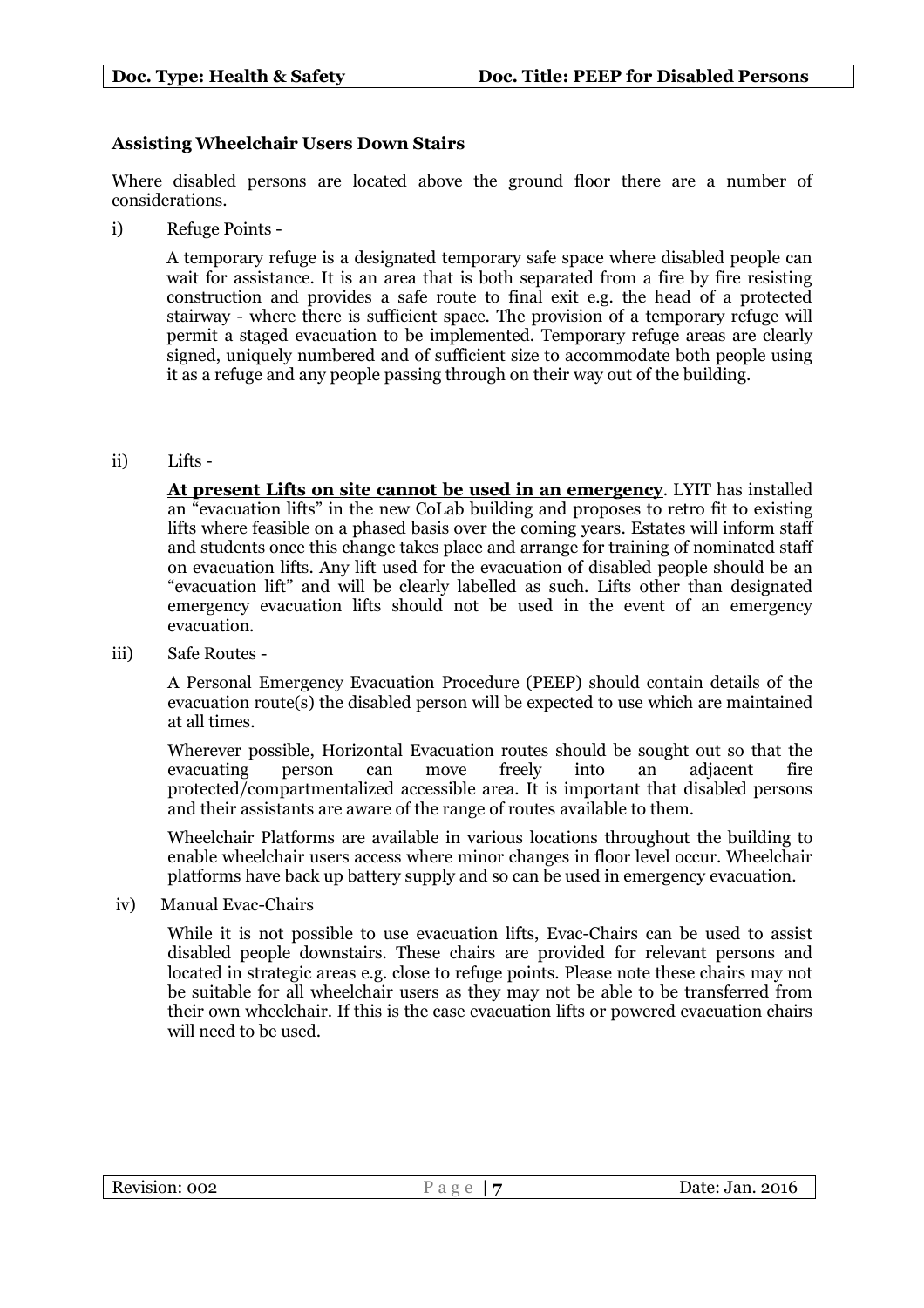

v) Powered Evac-Chairs

The easiest and most comfortable method for some wheelchair users is to take them in their own wheelchairs using specially adapted powered evacuation chairs. A powered evac-chair has been supplied by LYIT where it is not possible to use evacuation lifts or manual evac-chairs in Killybegs campus located in the Main Building close to the main reception and staff have been trained in its use.

#### NOTE\*\*\* Powered Evac-Chairs

**It is proposed that these chairs will also be supplied by LYIT** in Letterkenny Campus where it is not possible to use evacuation lifts or manual evac-chairs.



#### C) Deaf and Hearing Impaired persons

Persons with hearing impairments may not notice or hear emergency alarms and will need to be alerted of emergency situations. Generally, most deaf people working/studying alongside hearing employees/students will not require special equipment, providing they have been made aware of what to do in the event of an emergency evacuation. They will be able to see and understand the behaviour of those around them.

However, deaf or hearing-impaired persons working/studying alone may need an alternative method of being alerted to an emergency evacuation. Additional strobe lights may be required in areas for hearing impaired persons. Such requirements will be brought to the attention of Estates.

| Revision: 002 | a | Date: Jan. 2016 |
|---------------|---|-----------------|
|               |   |                 |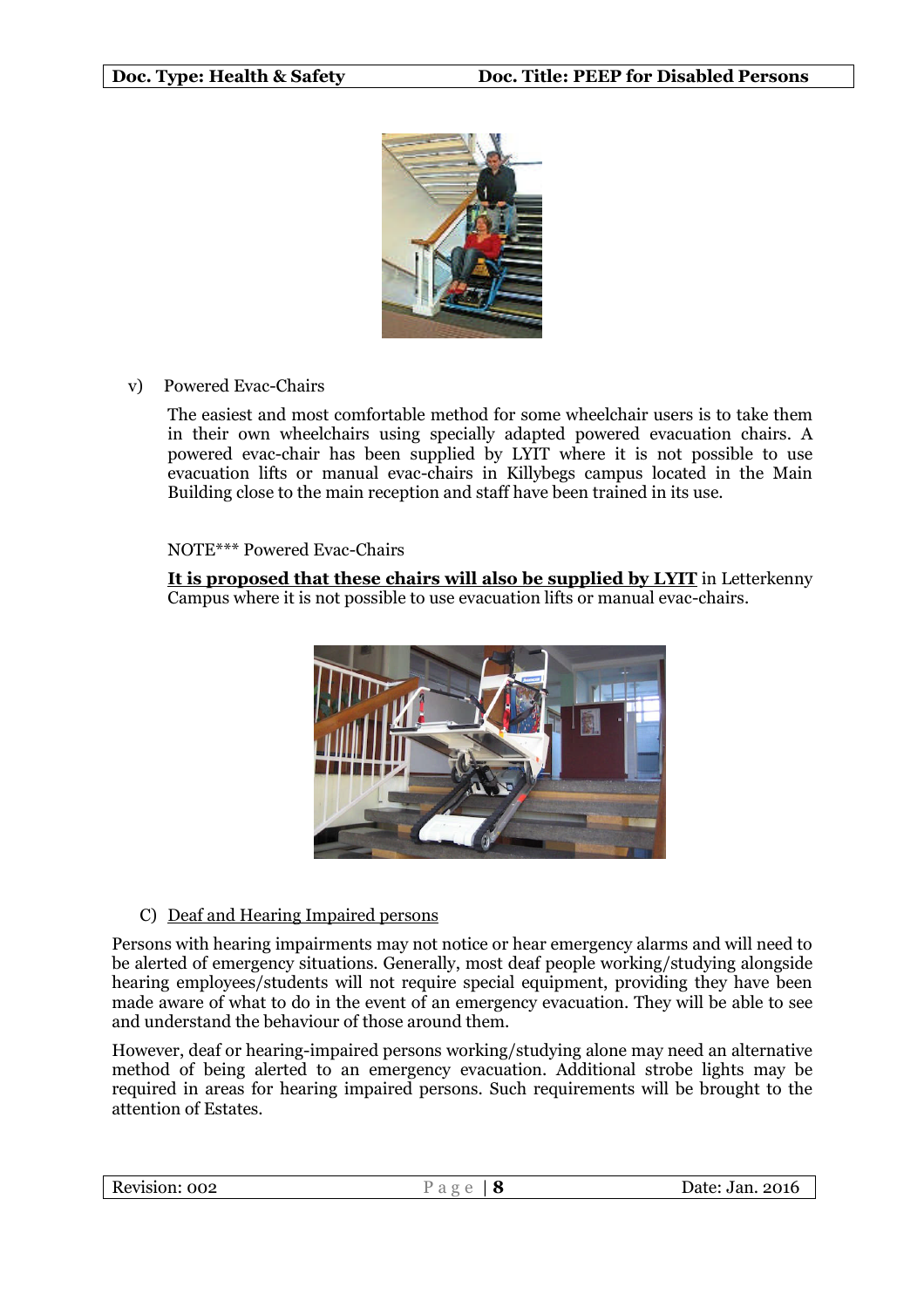# D) Visually Impaired: Blind and Partially Sighted persons

The audible fire alarm signal that generates the evacuation alerts the sight impaired persons. Most people with a visual impairment will be familiar with their immediate surroundings and frequently travelled routes. Since the emergency evacuation route could be different from the commonly travelled route, persons who are visually impaired may need assistance in evacuating a building.

Assistance should be offered to the individual with visual impairment and to guide him/her through the evacuation route.

Visually impaired people can best be guided on level surfaces by taking a helper's arm. On stairways the helper should descend first, the visually impaired person following with a hand on the helper's shoulder.

If a blind person uses a guide dog it is important that the dog is also given ample opportunity to learn these routes. Some guide dogs may follow on their owner's command but, generally, if a helper is leading the person, the guide dog should be held by a leash, rather than a harness.

#### E) Any other Persons with disabilities

Review evacuation plans with the Disability Officer. Ask members of staff, colleagues or fellow students for assistance.

#### **Training**

To be effective, any evacuation plan depends on the ability of persons to respond efficiently. Staff will therefore receive training appropriate to their responsibilities. This training will be arranged through Human Resources and the Health & Safety office. Heads of School and Function will ensure relevant staff attend this training.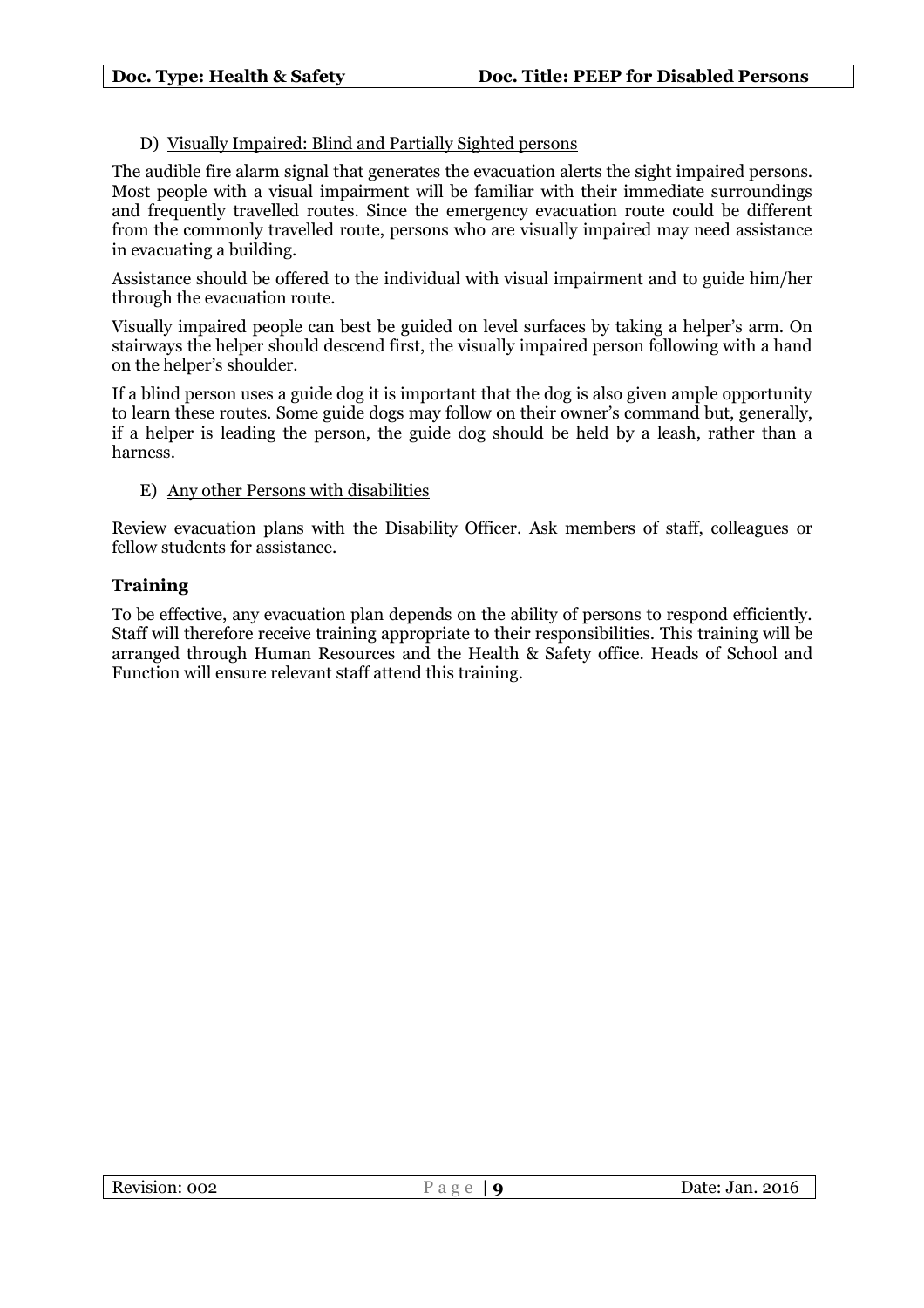# *APPENDIX 1*

#### **PERSONAL EMERGENCY EVACUATION PROCEDURE QUESTIONNAIRE FOR DISABLED PERSONS**

This questionnaire is to be completed by relevant Head of School/Function or the Disability Officer and the disabled person involved.

This questionnaire is intended to aid in the development of a Personal Emergency Evacuation Procedure with the Disability Officer (for students) and Head of School/Function (for staff members). It is necessary to provide information in order to develop a suitable procedure. Estates and the Health & Safety officer will also be available to provide assistance and guidance on emergency evacuation and evacuation routes.

The procedure will be the intended means of evacuation in the event of an emergency evacuation. If you consider that significant issues are raised by this process that will require attention please contact the Head of School/Function (for staff) or the Disability Officer (for students) for assistance in finding suitable solutions.

If you need assistance, the "Personal Emergency Evacuation Procedure or PEEP" will specify what type of assistance you need. It will then be up to the Institute to assist you in accessing this assistance.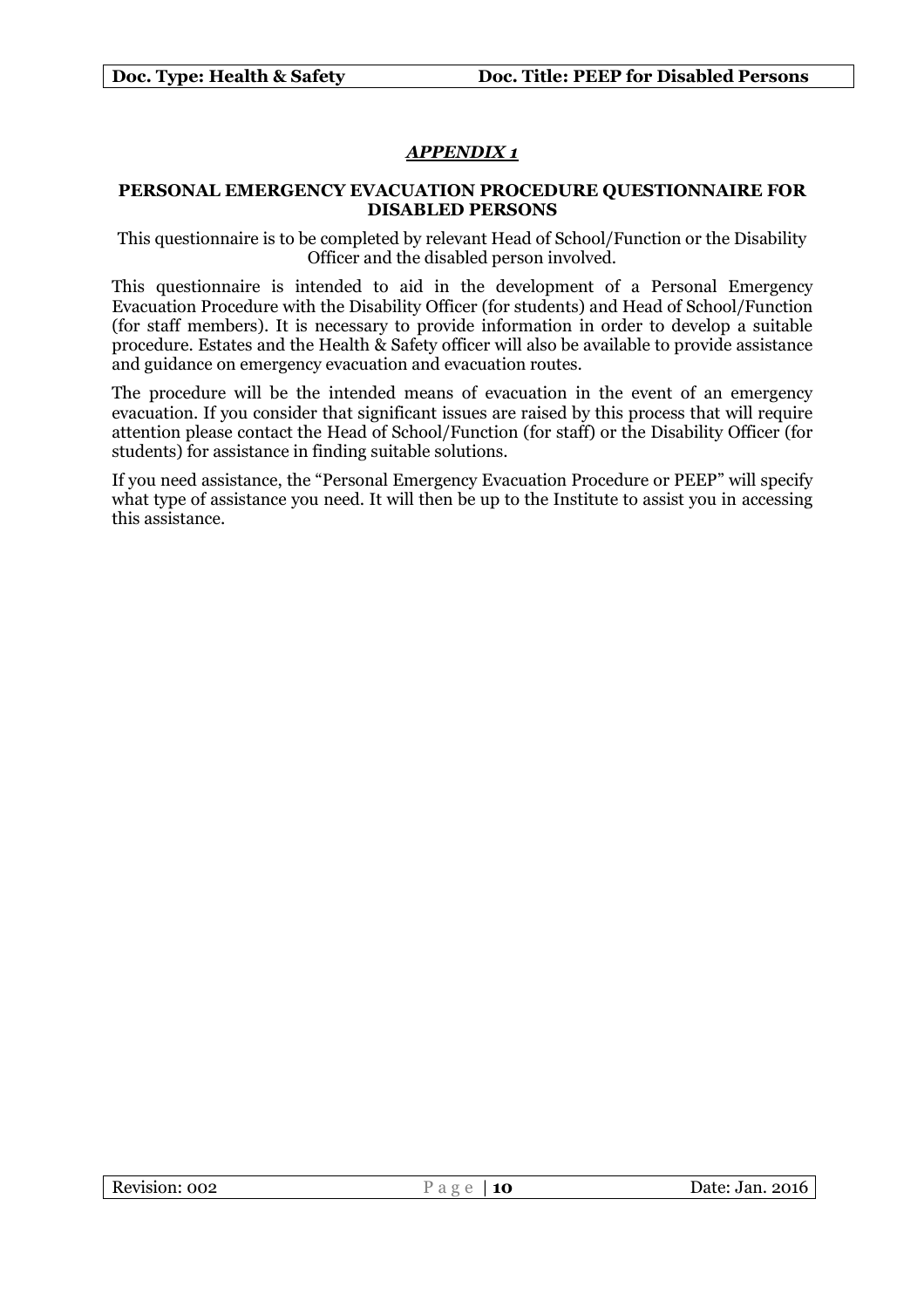|                                                                                   |                    | Doc. Type: Health & Safety    |                                                    |  | Doc. Title: PEEP for Disabled Persons                                                                                                                                                                                |  |
|-----------------------------------------------------------------------------------|--------------------|-------------------------------|----------------------------------------------------|--|----------------------------------------------------------------------------------------------------------------------------------------------------------------------------------------------------------------------|--|
| <b>APPENDIX 1 PERSONAL EMERGENCY EVACUATION PROCEDURE</b><br><b>QUESTIONNAIRE</b> |                    |                               |                                                    |  |                                                                                                                                                                                                                      |  |
|                                                                                   |                    |                               |                                                    |  | Please note: This questionnaire is to be completed by the Head of<br>School/Function in consultation with the staff member for staff and by the<br>Disability Officer in consultation with the student for students. |  |
|                                                                                   |                    |                               |                                                    |  |                                                                                                                                                                                                                      |  |
|                                                                                   |                    |                               |                                                    |  | School/Function Course Course                                                                                                                                                                                        |  |
|                                                                                   | <b>ASSISTANCE</b>  |                               |                                                    |  |                                                                                                                                                                                                                      |  |
| 1.                                                                                |                    |                               |                                                    |  | Do you need assistance to get out of your place of work/study normally?                                                                                                                                              |  |
|                                                                                   | <b>YES</b>         |                               | NO                                                 |  | <b>DON'T KNOW</b>                                                                                                                                                                                                    |  |
|                                                                                   |                    | If NO please go to Question 5 |                                                    |  |                                                                                                                                                                                                                      |  |
| 2.                                                                                |                    |                               | Is anyone designated to assist you?                |  |                                                                                                                                                                                                                      |  |
|                                                                                   | <b>YES</b>         |                               | NO                                                 |  | <b>DON'T KNOW</b>                                                                                                                                                                                                    |  |
|                                                                                   |                    |                               |                                                    |  | If NO please go to Question 4. If YES give name(s) and location(s)                                                                                                                                                   |  |
|                                                                                   |                    |                               |                                                    |  |                                                                                                                                                                                                                      |  |
| 3.                                                                                |                    |                               |                                                    |  | Is the arrangement with your assistant (s) a formal arrangement?                                                                                                                                                     |  |
|                                                                                   |                    |                               | Function or by some other procedure.)              |  | (A formal arrangement is an arrangement specified for them by the Head of School or                                                                                                                                  |  |
|                                                                                   | <b>YES</b>         |                               | NO                                                 |  | <b>DON'T KNOW</b>                                                                                                                                                                                                    |  |
| 4.                                                                                |                    |                               |                                                    |  | Are you always in easy contact with those designated to help you?                                                                                                                                                    |  |
|                                                                                   | <b>YES</b>         |                               | NO                                                 |  | <b>DON'T KNOW</b>                                                                                                                                                                                                    |  |
| 5.                                                                                |                    |                               |                                                    |  | In an emergency, could you contact the person(s) in charge of evacuating the<br>building(s) in which you work/study and tell them where you were located?                                                            |  |
|                                                                                   | <b>YES</b>         |                               | NO                                                 |  | <b>DON'T KNOW</b>                                                                                                                                                                                                    |  |
|                                                                                   | <b>GETTING OUT</b> |                               |                                                    |  |                                                                                                                                                                                                                      |  |
| 6.                                                                                |                    |                               | Can you move quickly in the event of an emergency? |  |                                                                                                                                                                                                                      |  |
|                                                                                   | <b>YES</b>         |                               | N <sub>O</sub>                                     |  | <b>DON'T KNOW</b>                                                                                                                                                                                                    |  |
|                                                                                   |                    |                               |                                                    |  |                                                                                                                                                                                                                      |  |

 $\mathsf{l}$ 

| Revision: 002 | - | Date: Jan.<br>. 2016 |
|---------------|---|----------------------|
|               |   |                      |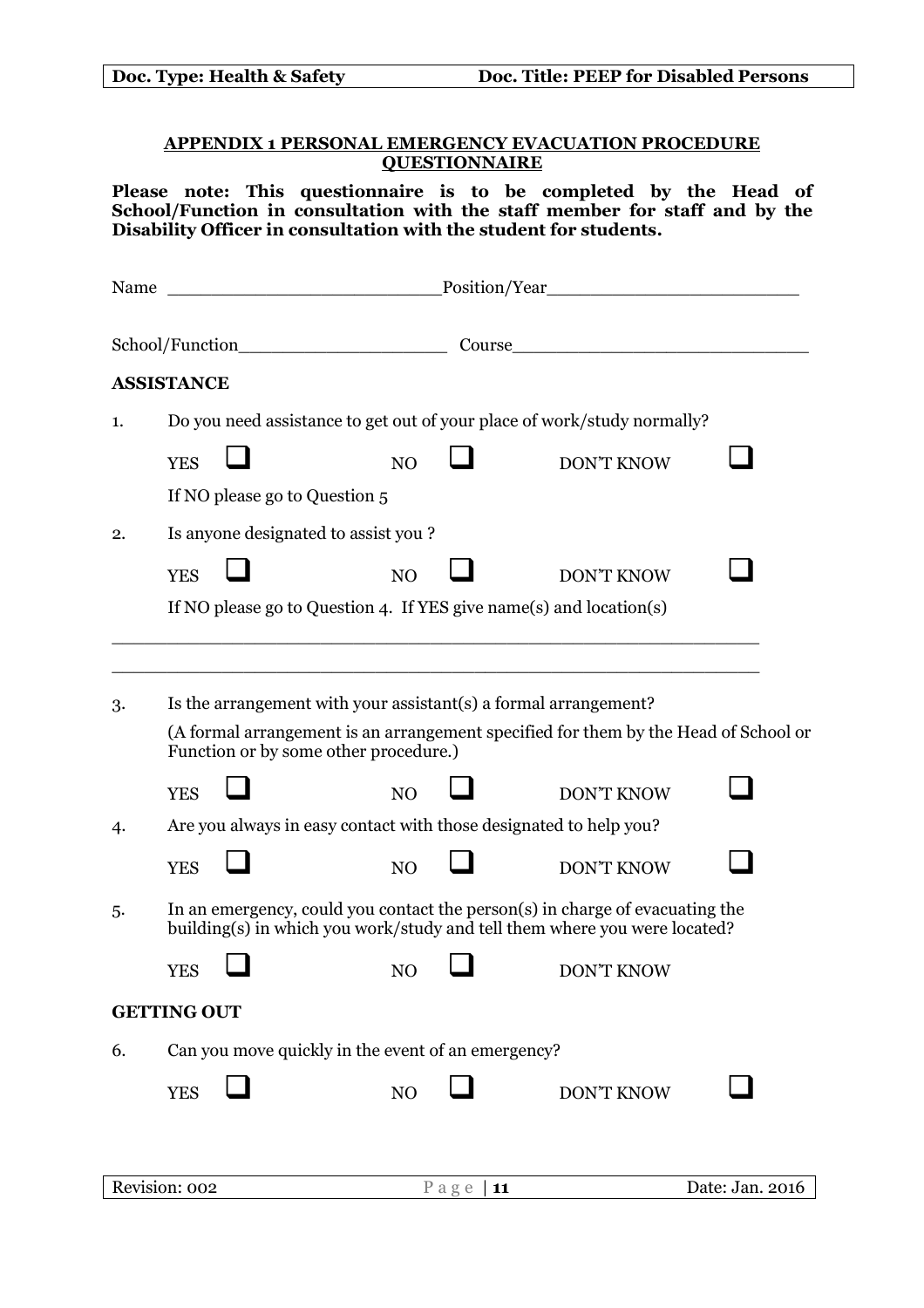| Doc. Type: Health & Safety |
|----------------------------|
|----------------------------|

| <b>YES</b><br>N <sub>O</sub><br>Are you a wheelchair user?<br><b>YES</b><br>N <sub>O</sub><br><b>LOCATION</b><br>Where are you based for most of the time?<br>Please name: the building, the floor and the room number.<br>Do you routinely use more than one location in this building?<br><b>YES</b><br>N <sub>O</sub><br>If you feel it is necessary please provide further details below.<br>Do you routinely use other buildings? YES<br>N <sub>O</sub><br>If you feel it is necessary please provide further details below.<br><b>AWARENESS OF EMERGENCY EVACUATION PROCEDURES</b><br>Are you aware of the emergency evacuation procedures, which operate in the<br>building(s) in which you visit/work/study?<br><b>YES</b><br>NO<br>Do you require written emergency evacuation procedures:<br><b>YES</b><br>N <sub>O</sub><br>Do you require written emergency procedures to be supported by British Sign<br>13a<br>NO<br><b>YES</b><br>Language interpretation?<br>Do you require the emergency evacuation procedures to be in Braille?<br>13 <sub>b</sub><br><b>YES</b><br>N <sub>O</sub><br>Revision: 002<br>Date: Jan. 2016<br>Page   $12$ | 7.  | Do you find stairs difficult to use? |
|---------------------------------------------------------------------------------------------------------------------------------------------------------------------------------------------------------------------------------------------------------------------------------------------------------------------------------------------------------------------------------------------------------------------------------------------------------------------------------------------------------------------------------------------------------------------------------------------------------------------------------------------------------------------------------------------------------------------------------------------------------------------------------------------------------------------------------------------------------------------------------------------------------------------------------------------------------------------------------------------------------------------------------------------------------------------------------------------------------------------------------------------------------|-----|--------------------------------------|
|                                                                                                                                                                                                                                                                                                                                                                                                                                                                                                                                                                                                                                                                                                                                                                                                                                                                                                                                                                                                                                                                                                                                                         |     |                                      |
|                                                                                                                                                                                                                                                                                                                                                                                                                                                                                                                                                                                                                                                                                                                                                                                                                                                                                                                                                                                                                                                                                                                                                         | 8.  |                                      |
|                                                                                                                                                                                                                                                                                                                                                                                                                                                                                                                                                                                                                                                                                                                                                                                                                                                                                                                                                                                                                                                                                                                                                         |     |                                      |
|                                                                                                                                                                                                                                                                                                                                                                                                                                                                                                                                                                                                                                                                                                                                                                                                                                                                                                                                                                                                                                                                                                                                                         |     |                                      |
|                                                                                                                                                                                                                                                                                                                                                                                                                                                                                                                                                                                                                                                                                                                                                                                                                                                                                                                                                                                                                                                                                                                                                         | 9.  |                                      |
|                                                                                                                                                                                                                                                                                                                                                                                                                                                                                                                                                                                                                                                                                                                                                                                                                                                                                                                                                                                                                                                                                                                                                         | 10. |                                      |
|                                                                                                                                                                                                                                                                                                                                                                                                                                                                                                                                                                                                                                                                                                                                                                                                                                                                                                                                                                                                                                                                                                                                                         |     |                                      |
|                                                                                                                                                                                                                                                                                                                                                                                                                                                                                                                                                                                                                                                                                                                                                                                                                                                                                                                                                                                                                                                                                                                                                         |     |                                      |
|                                                                                                                                                                                                                                                                                                                                                                                                                                                                                                                                                                                                                                                                                                                                                                                                                                                                                                                                                                                                                                                                                                                                                         |     |                                      |
|                                                                                                                                                                                                                                                                                                                                                                                                                                                                                                                                                                                                                                                                                                                                                                                                                                                                                                                                                                                                                                                                                                                                                         | 11. |                                      |
|                                                                                                                                                                                                                                                                                                                                                                                                                                                                                                                                                                                                                                                                                                                                                                                                                                                                                                                                                                                                                                                                                                                                                         |     |                                      |
|                                                                                                                                                                                                                                                                                                                                                                                                                                                                                                                                                                                                                                                                                                                                                                                                                                                                                                                                                                                                                                                                                                                                                         |     |                                      |
|                                                                                                                                                                                                                                                                                                                                                                                                                                                                                                                                                                                                                                                                                                                                                                                                                                                                                                                                                                                                                                                                                                                                                         |     |                                      |
|                                                                                                                                                                                                                                                                                                                                                                                                                                                                                                                                                                                                                                                                                                                                                                                                                                                                                                                                                                                                                                                                                                                                                         | 12. |                                      |
|                                                                                                                                                                                                                                                                                                                                                                                                                                                                                                                                                                                                                                                                                                                                                                                                                                                                                                                                                                                                                                                                                                                                                         |     |                                      |
|                                                                                                                                                                                                                                                                                                                                                                                                                                                                                                                                                                                                                                                                                                                                                                                                                                                                                                                                                                                                                                                                                                                                                         | 13. |                                      |
|                                                                                                                                                                                                                                                                                                                                                                                                                                                                                                                                                                                                                                                                                                                                                                                                                                                                                                                                                                                                                                                                                                                                                         |     |                                      |
|                                                                                                                                                                                                                                                                                                                                                                                                                                                                                                                                                                                                                                                                                                                                                                                                                                                                                                                                                                                                                                                                                                                                                         |     |                                      |
|                                                                                                                                                                                                                                                                                                                                                                                                                                                                                                                                                                                                                                                                                                                                                                                                                                                                                                                                                                                                                                                                                                                                                         |     |                                      |
|                                                                                                                                                                                                                                                                                                                                                                                                                                                                                                                                                                                                                                                                                                                                                                                                                                                                                                                                                                                                                                                                                                                                                         |     |                                      |
|                                                                                                                                                                                                                                                                                                                                                                                                                                                                                                                                                                                                                                                                                                                                                                                                                                                                                                                                                                                                                                                                                                                                                         |     |                                      |
|                                                                                                                                                                                                                                                                                                                                                                                                                                                                                                                                                                                                                                                                                                                                                                                                                                                                                                                                                                                                                                                                                                                                                         |     |                                      |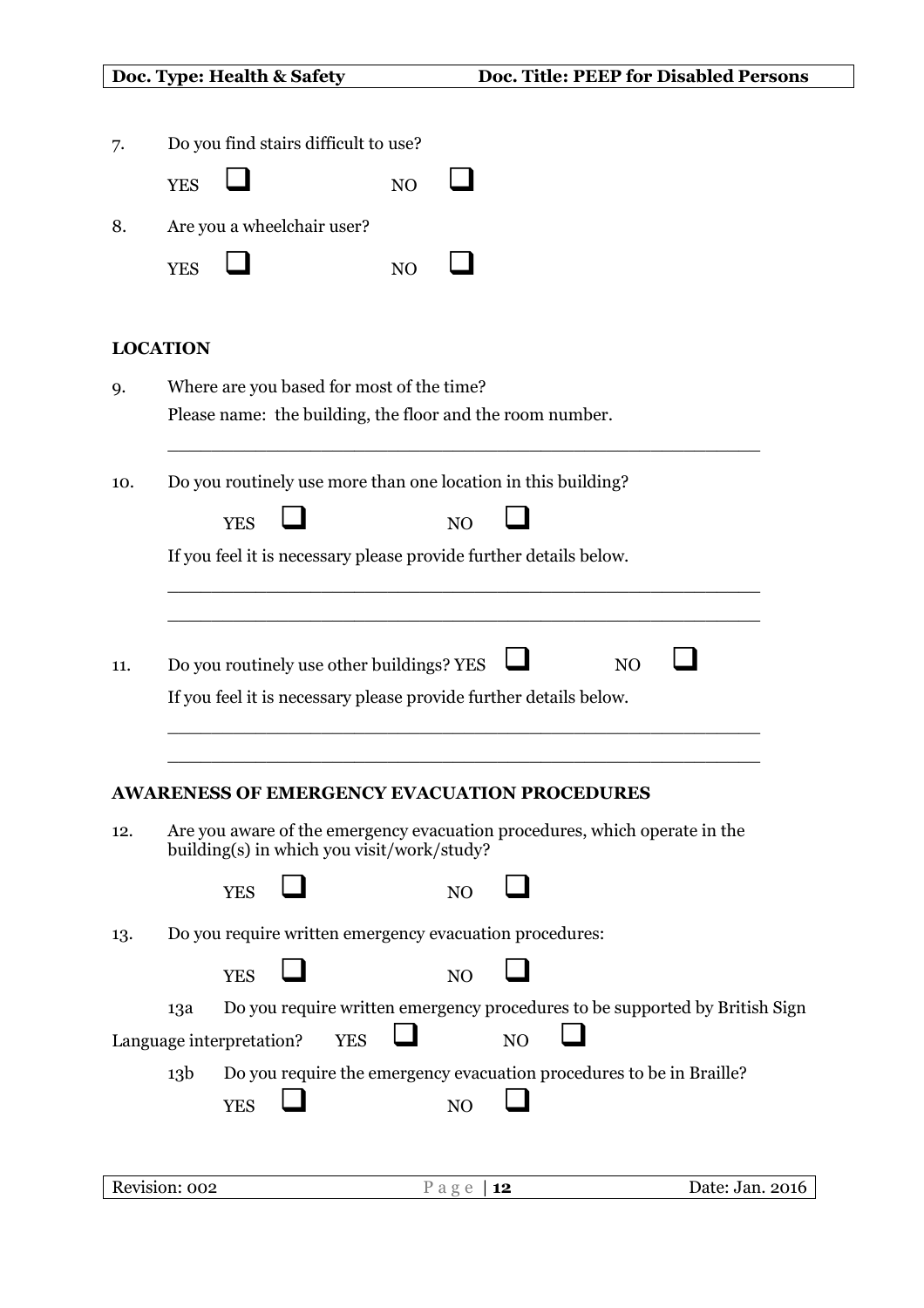|                        |            |            | Doc. Type: Health & Safety                                        |                |                | Doc. Title: PEEP for Disabled Persons                                    |  |
|------------------------|------------|------------|-------------------------------------------------------------------|----------------|----------------|--------------------------------------------------------------------------|--|
|                        | 13c        | <b>YES</b> |                                                                   |                | N <sub>O</sub> | Do you require the emergency evacuation procedure to be on tape?         |  |
|                        | 13d        | <b>YES</b> |                                                                   | N <sub>O</sub> |                | Do you require the emergency evacuation procedures to be in large print? |  |
| 14.                    |            |            |                                                                   |                |                | Are the signs which mark emergency routes and exits clear enough?        |  |
|                        |            | <b>YES</b> |                                                                   |                | N <sub>O</sub> |                                                                          |  |
| <b>EMERGENCY ALARM</b> |            |            |                                                                   |                |                |                                                                          |  |
| 15.                    |            |            | Can you hear the fire alarm(s) in your place(s) of work or study? |                |                |                                                                          |  |
|                        | <b>YES</b> |            |                                                                   | N <sub>O</sub> |                | <b>DON'T KNOW</b>                                                        |  |
| 16.                    |            |            | Could you raise the alarm if you discovered a fire?               |                |                |                                                                          |  |
|                        | <b>YES</b> |            |                                                                   | NO             |                | DON'T KNOW                                                               |  |

Thank you for completing this questionnaire. The information you have given us will help us to meet any needs for information or assistance you may have.

I hereby authorize this information to be used and communicated to relevant staff to ensure my safe emergency evacuation from buildings of LYIT.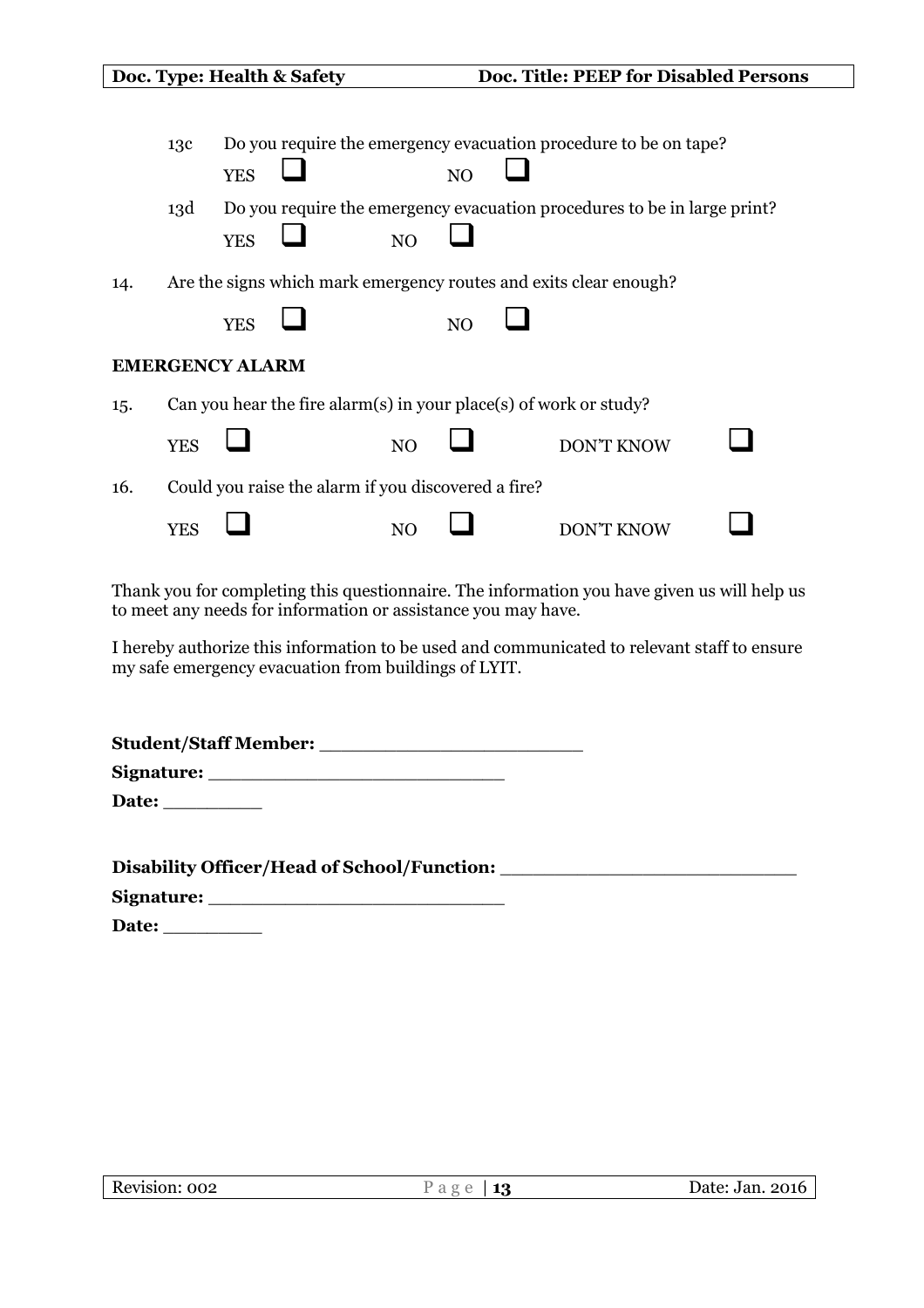# **APPENDIX 2**

# **PERSONAL EMERGENCY EVACUATION PROCEDURE**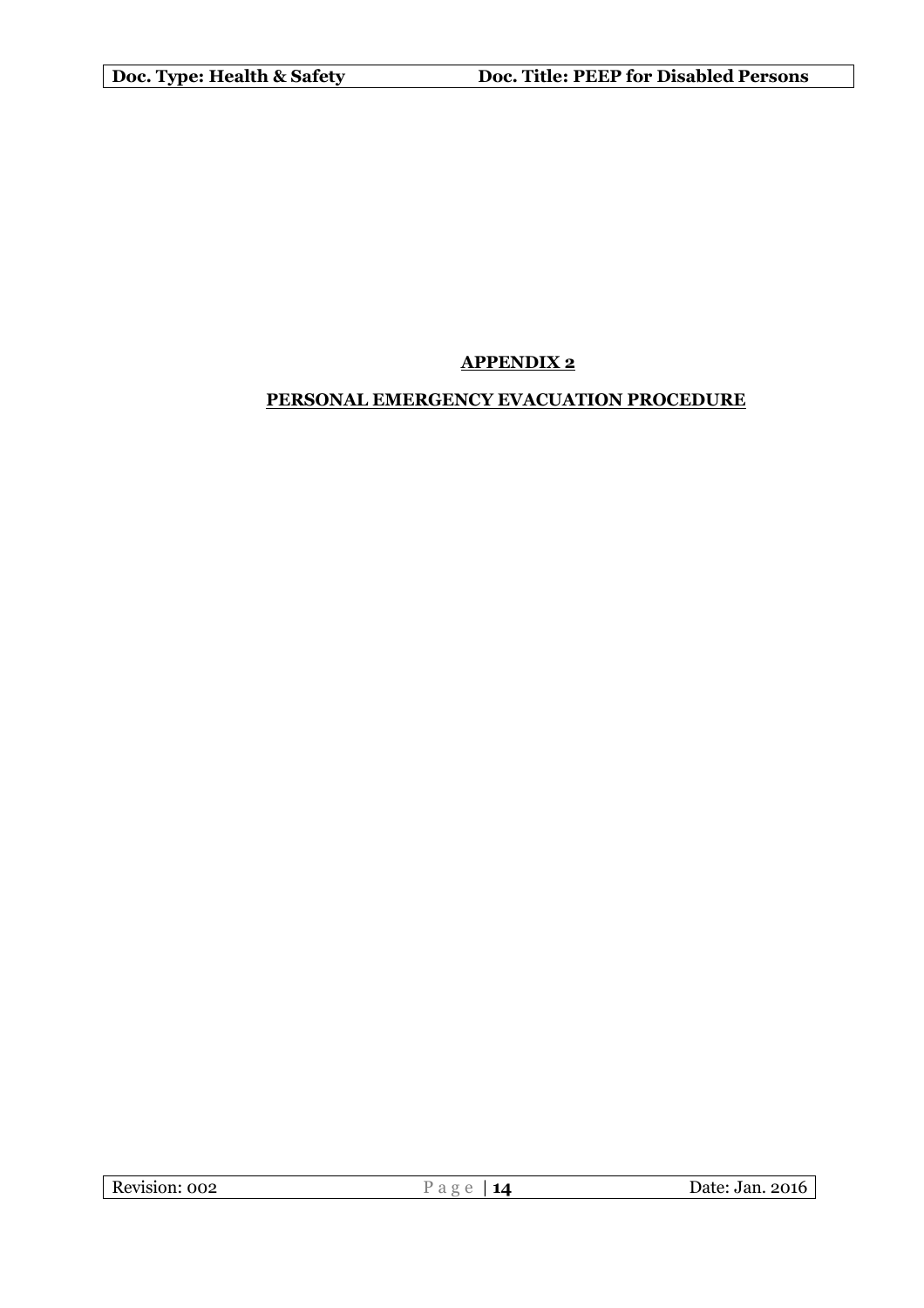#### **APPENDIX 2 PERSONAL EMERGENCY EVACUATION PROCEDURE FOR:**

**Please note: This procedure is to be completed by the Head of School/Function in consultation with the staff member for staff and by the Disability Officer in consultation with the student for students.**

|                                                            |  | Department/Function                                       |  |  |  |
|------------------------------------------------------------|--|-----------------------------------------------------------|--|--|--|
| Building Floor                                             |  | Room Number<br><u> 1980 - Jan Barbara Barbara, maskin</u> |  |  |  |
| <b>AWARENESS OF PROCEDURE</b>                              |  |                                                           |  |  |  |
| I am informed of a fire emergency requiring evacuation by: |  |                                                           |  |  |  |
| existing alarm system $\Box$                               |  |                                                           |  |  |  |
| Other (please specify) $\Box$                              |  |                                                           |  |  |  |
|                                                            |  |                                                           |  |  |  |

**DESIGNATED ASSISTANCE:** (The following people have been designated to give me assistance to get out of the building in an emergency).

| Name | Contact details |
|------|-----------------|
| Name | Contact details |
| Name | Contact details |

**METHODS OF ASSISTANCE:** (e.g.: Transfer procedures, methods of guidance, etc.)

\_\_\_\_\_\_\_\_\_\_\_\_\_\_\_\_\_\_\_\_\_\_\_\_\_\_\_\_\_\_\_\_\_\_\_\_\_\_\_\_\_\_\_\_\_\_\_\_\_\_\_\_\_\_\_\_\_\_\_\_\_\_\_ \_\_\_\_\_\_\_\_\_\_\_\_\_\_\_\_\_\_\_\_\_\_\_\_\_\_\_\_\_\_\_\_\_\_\_\_\_\_\_\_\_\_\_\_\_\_\_\_\_\_\_\_\_\_\_\_\_\_\_\_\_\_\_ \_\_\_\_\_\_\_\_\_\_\_\_\_\_\_\_\_\_\_\_\_\_\_\_\_\_\_\_\_\_\_\_\_\_\_\_\_\_\_\_\_\_\_\_\_\_\_\_\_\_\_\_\_\_\_\_\_\_\_\_\_\_\_ \_\_\_\_\_\_\_\_\_\_\_\_\_\_\_\_\_\_\_\_\_\_\_\_\_\_\_\_\_\_\_\_\_\_\_\_\_\_\_\_\_\_\_\_\_\_\_\_\_\_\_\_\_\_\_\_\_\_\_\_\_\_\_

\_\_\_\_\_\_\_\_\_\_\_\_\_\_\_\_\_\_\_\_\_\_\_\_\_\_\_\_\_\_\_\_\_\_\_\_\_\_\_\_\_\_\_\_\_\_\_\_\_\_\_\_\_\_\_\_\_\_\_\_\_\_\_ \_\_\_\_\_\_\_\_\_\_\_\_\_\_\_\_\_\_\_\_\_\_\_\_\_\_\_\_\_\_\_\_\_\_\_\_\_\_\_\_\_\_\_\_\_\_\_\_\_\_\_\_\_\_\_\_\_\_\_\_\_\_\_ \_\_\_\_\_\_\_\_\_\_\_\_\_\_\_\_\_\_\_\_\_\_\_\_\_\_\_\_\_\_\_\_\_\_\_\_\_\_\_\_\_\_\_\_\_\_\_\_\_\_\_\_\_\_\_\_\_\_\_\_\_\_\_

**EQUIPMENT PROVIDED:** (e.g. evacuation lifts, evacuation chairs, etc.)

| Revision: 002 | Ρяσρ | Date: Jan. 2016 |
|---------------|------|-----------------|
|               |      |                 |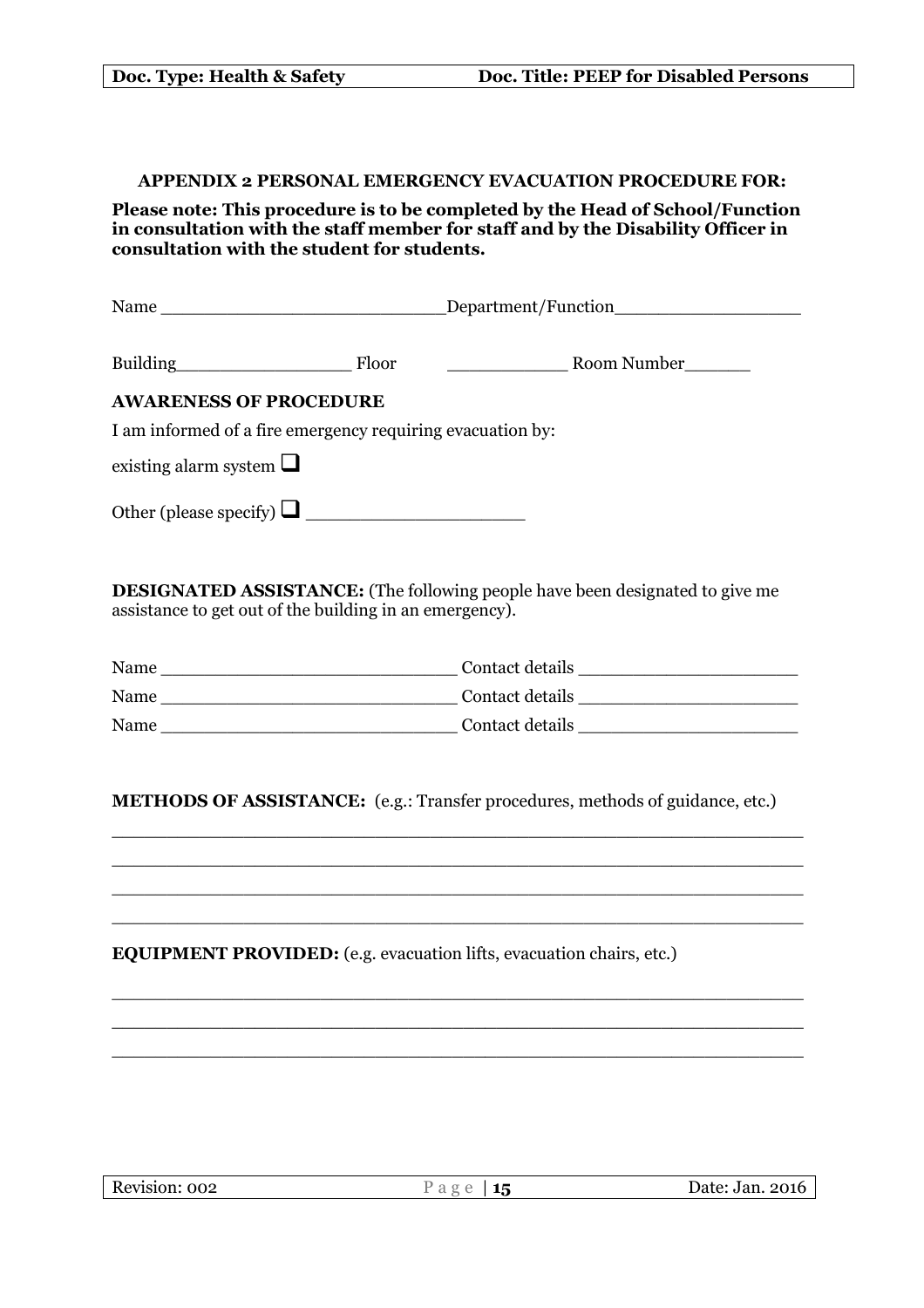Doc. Type: Health & Safety

# **EMERGENCY EVACUATION PROCEDURE:**

(A step by step account beginning from the first alarm).

# **SAFE ROUTE(S):**

I hereby authorize this information to be used and communicated to relevant staff to ensure my safe emergency evacuation from buildings of LYIT.

Date:

Disability Officer/Head of School or Function: